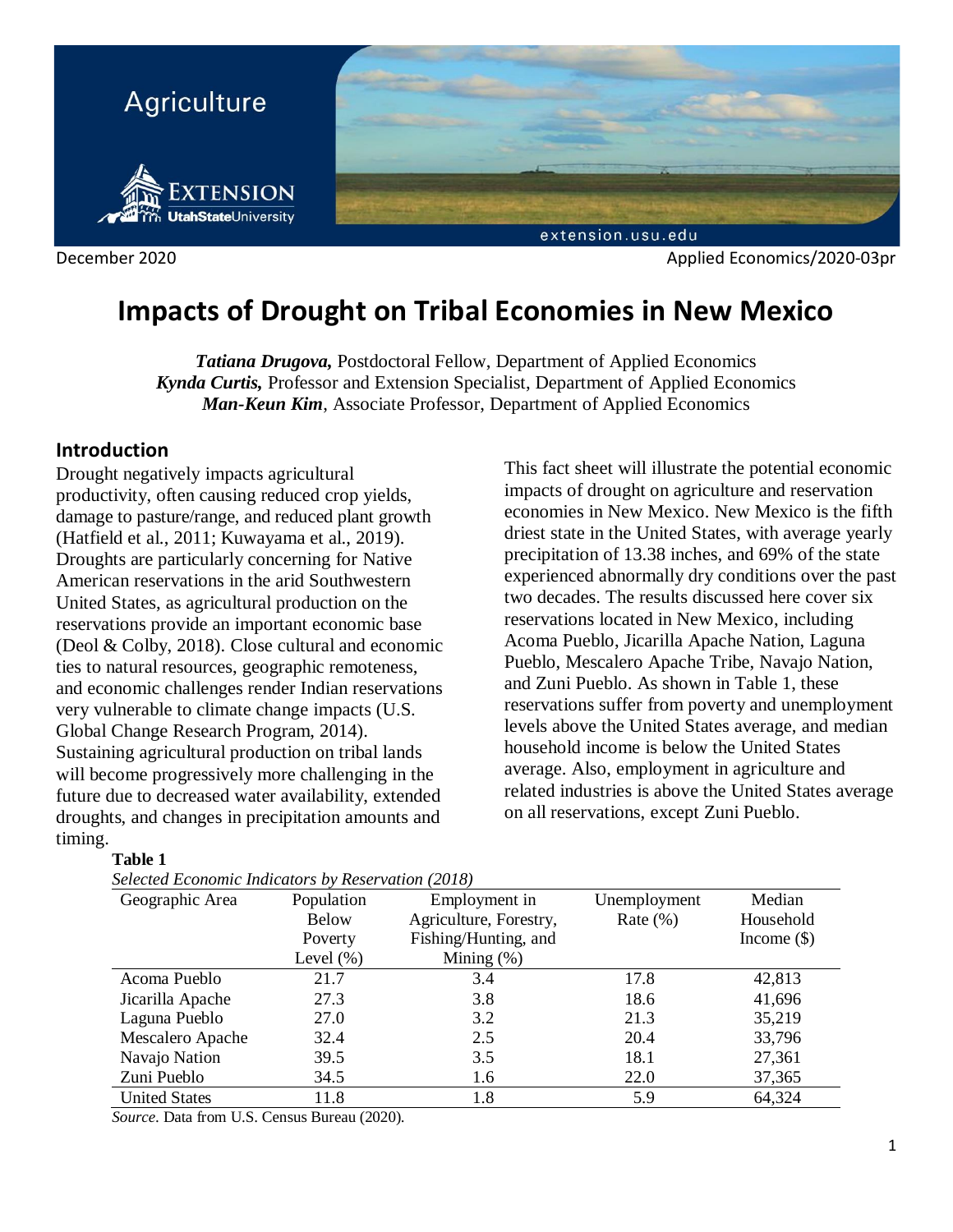Of all agricultural sales in New Mexico, "cattle and calves" represent 24% and "hay/forage" (all irrigated) 6% (USDA NASS, 2019a). Of all cattle inventory and harvested hay/alfalfa acres in New Mexico, 15% and 37%, respectively, are produced in reservation counties (USDA NASS, 2020). Available data for the Zuni Pueblo show that sales of livestock, poultry, and related products represent 99% of all agricultural sales, and cattle represent 51% of all livestock inventory, demonstrating the

importance of cattle for the Zuni (USDA NASS, 2019b). Available data for the Eastern Agency of the Navajo Nation (located in New Mexico) show that livestock production constitutes roughly 86% of all agricultural sales, and cattle represent roughly 26% of all livestock inventory, following sheep and lamb in importance (USDA NASS, 2019b). Table 2 provides 2018 cattle inventory and hay production in acres by reservation.

#### **Table 2**

*Estimated Cattle Inventory (Head) and Hay Production (Acres) by Reservation*

| Counties (Reservation % Share of County Area)      | Cattle    | Hay        |
|----------------------------------------------------|-----------|------------|
|                                                    | Inventory | Production |
| Catron $(0\%)$ , Cibola $(11\%)$ , Socorro $(1\%)$ | 2,200     | 60         |
| Rio Arriba (20%)                                   | 3,400     | n/a        |
| Bernalillo (7%), Cibola (11%), Sandoval (3%),      | 4,100     | 770        |
| Valencia (9%)                                      |           |            |
| Lincoln $(0\%)$ , Otero $(11\%)$                   | 1,800     | n/a        |
| Cibola (5%), McKinley (43%), Rio Arriba (0%),      | 21,000    | 20,500     |
| San Juan (60%), Sandoval (4%)                      |           |            |
| Catron $(0\%)$ , Cibola $(4\%)$ , McKinley $(9\%)$ | 2,700     | n/a        |
|                                                    |           |            |

*Note.* Values calculated using cattle and hay production data by county, reservation share (USDA NASS, 2020).

### **Calculating Economic Impacts**

We used cattle inventory (head) and hay yield (tons/acre) data from the United States Department of Agriculture (USDA) National Agricultural Statistical Service (NASS). Precise cattle inventory and hay production data is not available for each reservation, so values were estimated using available county-level data, reservation share only. Data spanned from 1981 to 2016.

To measure drought, we used the Palmer Drought Severity Index (PDSI) data from the Center for Disease Control and Prevention (CDC), provided by the Cooperative Institute for Climate and Satellites – North Carolina (CICS-NC). PDSI values were compiled using temperature and precipitation data. PDSI can range from -10 to 10, but typically -4 to 4, where 0 represents normal conditions and negative/positive values represent drier/wetter conditions.

First, we applied panel data analysis to examine how drought impacts cattle inventory and hay yields. We then used the regression estimates to calculate cattle and hay production losses under

defined drought scenarios. Finally, we estimated the dollar value of cattle and hay production losses for each reservation, which represents the direct impacts of drought. These were used to determine total economic impacts (losses) to each reservation. Total economic impacts include (1) direct impacts (e.g., losses in cattle and hay sectors); (2) indirect impacts (e.g., losses in related sectors, which either sell inputs to the cattle and hay sectors, such as feed, seeds, labor, and veterinary services, or purchase output of cattle and hay sectors, such as food processing); and (3) induced impacts (e.g., losses due to reduced household income and spending throughout the economy, as well as reduced tax revenues).

# **Drought Impacts on Cattle Inventory and Hay Yields**

The impacts of PDSI (drought severity), drought duration (years), and wet periods (years) were used to estimate the impacts of drought on cattle inventory and hay yields. Results show that drought affects cattle inventory and hay yields significantly but differently.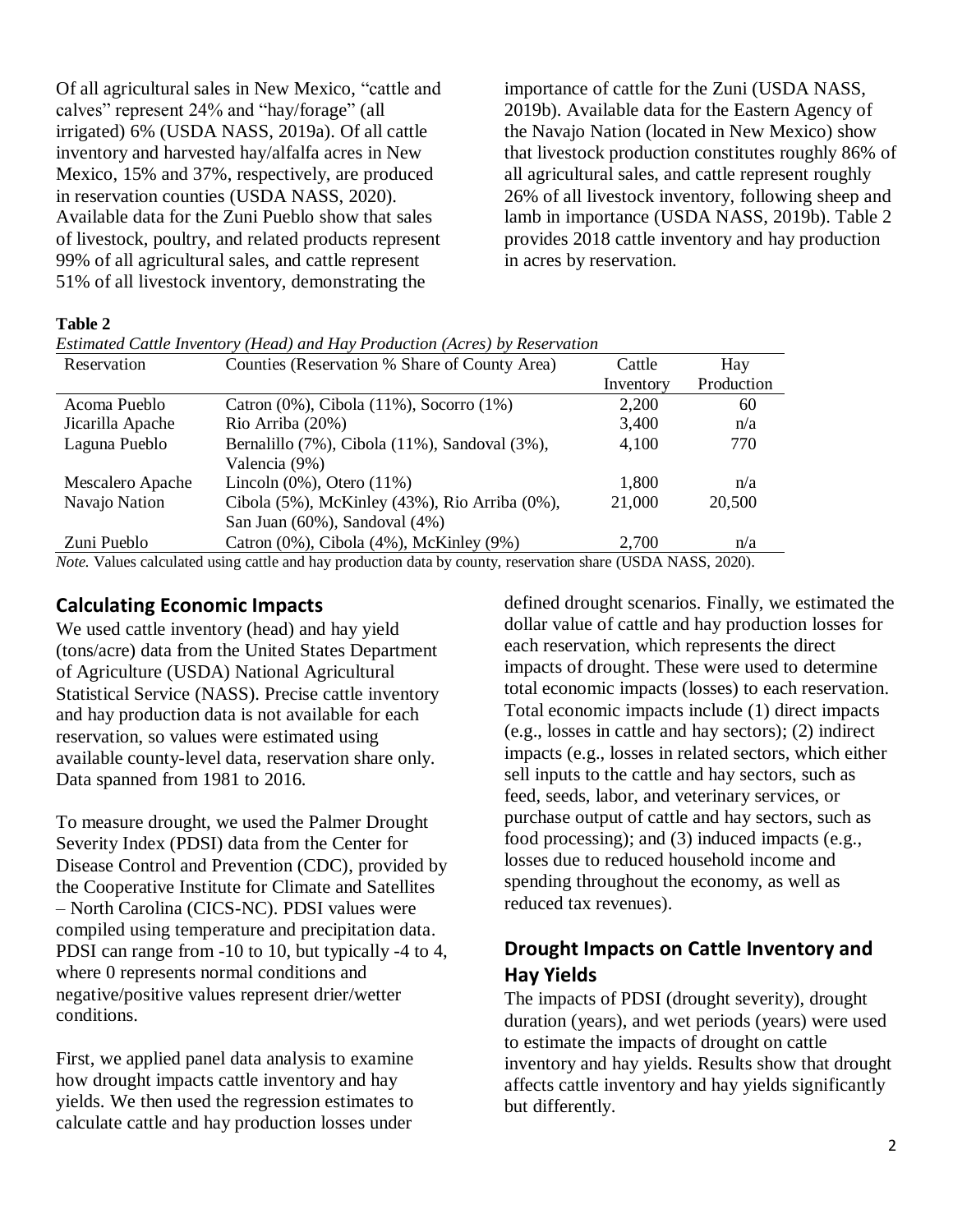First, drought negatively affects cattle inventory and hay yield during the year that conditions become drier. Specifically, a decrease in PDSI by 1 unit (drier conditions) results in a 0.3% decrease in cattle inventory and a 0.4% decrease in hay yields in the first year of drought. Drought also has a longterm negative impact on cattle inventory but no long-term impact on hay yields. Specifically, a oneyear duration of very dry conditions (that is, PDSI below -1.9) results in a 1.87% decrease in cattle inventory in the following year. Cattle producers are impacted by drought through reduced feed availability and/or higher feed costs, which may motivate them to cull or sell cattle earlier than planned. The reduction of breeding stock affects post-drought cattle inventory (Shrum et al., 2018).

# **Direct and Total Economic Impacts of Drought on Tribal Communities**

Two assumed drought scenarios and their impact on cattle inventory and hay yields in Table 3 were used to estimate the direct and total economic impacts of drought. Direct losses of drought affecting the cattle sector range from \$86,000 for the Mescalero Apache Tribe to \$1.235 million for Navajo Nation (see Table 4). Total economic impacts due to drought affecting the cattle sector range from

\$193,000 on the Mescalero Apache Tribe to \$2.896 million for Navajo Nation, with total economic losses of \$4.481 million for all six reservations (only for areas in New Mexico).

We calculated the direct and total impacts with the assumption that very dry conditions (PDSI less than -1.9) last for two years, causing a 3.72% decrease in cattle inventory, but the impacts can be scaled up or down. For example, for a one-year drought, the estimated impacts would be half.

The direct losses of drought for the hay sector range from \$600 for the Acoma Pueblo to \$108,300 for Navajo Nation (see Table 5). Total economic impacts due to drought for the hay sector range from \$2,100 for the Acoma Pueblo to \$377,900 for Navajo Nation, with total economic losses of \$423,500 for three reservations (data not available for the remaining reservations).

Again, we calculated direct and total impacts with the assumption that PDSI decreases by 2 units, causing an 0.87% decrease in hay yields, but the impacts can be scaled up or down. For example, for PDSI decrease by 1 unit, the estimated impacts would be half.

### **Table 3**

*Drought Scenarios and Impacts on Cattle Inventory and Hay Yields* 

| Product | Scenario Description                                               | <b>Total Impact</b> |
|---------|--------------------------------------------------------------------|---------------------|
| Cattle  | Two-year drought: PDSI decreases below -1.9 and stays the same for | $-3.72\%$           |
|         | two years, then increases back to the pre-drought level.           |                     |
| Hay     | PDSI decreases by 2 units.                                         | $-0.87\%$           |

### **Table 4**

*Economic Impacts of Drought for the Cattle Sector (in Million \$)*

| Leonomic Impacts of Drought for the Cattle Section (in mittion $\varphi$ )<br>Reservation | Direct  | Indirect | Induced | Total   |
|-------------------------------------------------------------------------------------------|---------|----------|---------|---------|
|                                                                                           |         |          |         |         |
|                                                                                           | Impacts | Impacts  | Impacts | Impacts |
| Acoma Pueblo                                                                              | 0.108   | 0.105    | 0.055   | 0.267   |
| Jicarilla Apache                                                                          | 0.163   | 0.213    | 0.055   | 0.431   |
| Laguna Pueblo                                                                             | 0.199   | 0.177    | 0.015   | 0.392   |
| Mescalero Apache                                                                          | 0.086   | 0.086    | 0.021   | 0.193   |
| Navajo Nation <sup>a</sup>                                                                | 1.235   | 1.350    | 0.311   | 2.896   |
| Zuni Pueblo                                                                               | 0.134   | 0.131    | 0.036   | 0.301   |
| Total                                                                                     | 1.926   | 2.062    | 0.492   | 4.481   |

*Note.* a The area of the Navajo Nation located in New Mexico.